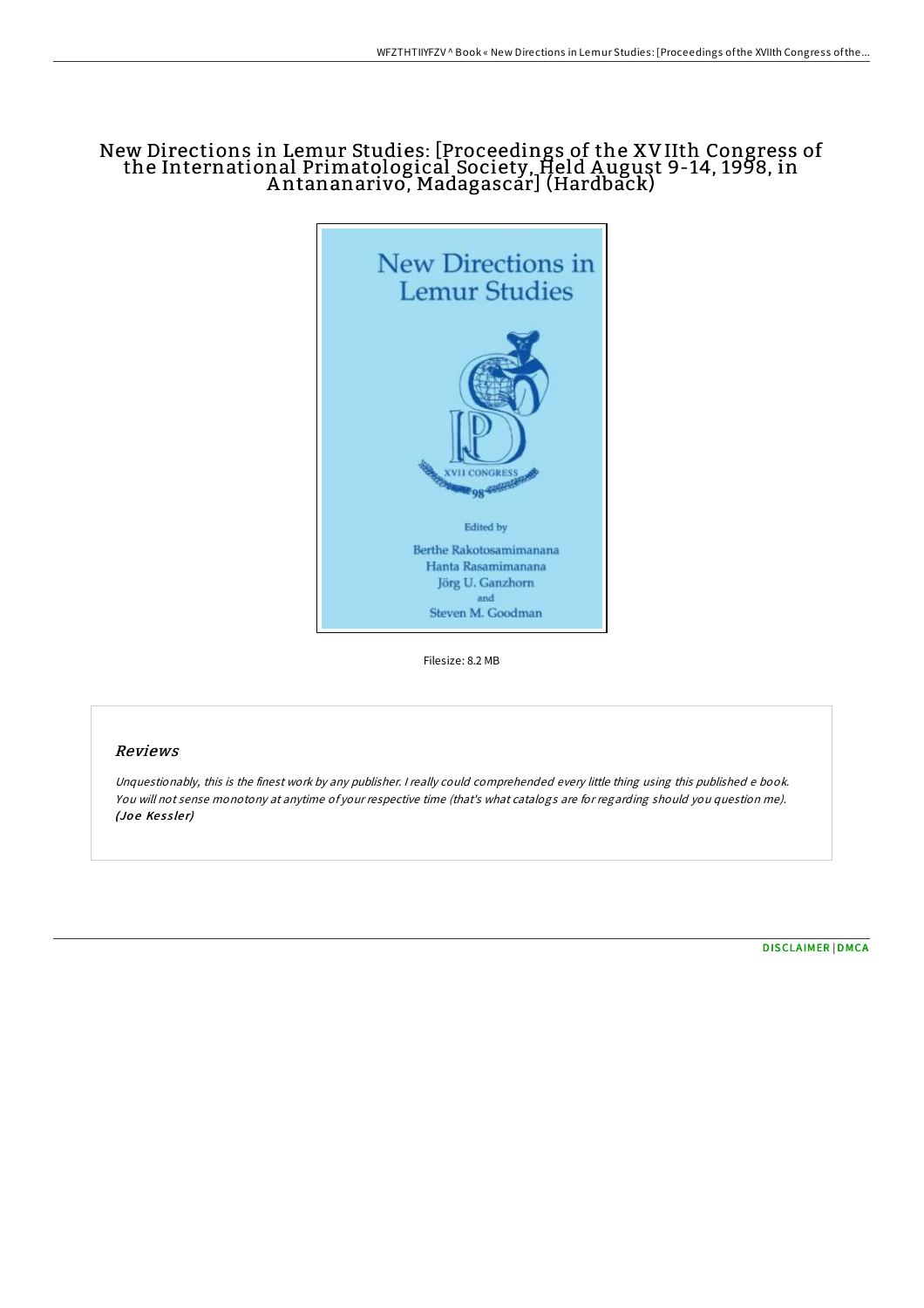### NEW DIRECTIONS IN LEMUR STUDIES: [PROCEEDINGS OF THE XVIITH CONGRESS OF THE INTERNATIONAL PRIMATOLOGICAL SOCIETY, HELD AUGUST 9-14, 1998, IN ANTANANARIVO, MADAGASCAR] (HARDBACK)



Springer Science+Business Media, United States, 1999. Hardback. Book Condition: New. 1999 ed.. 252 x 170 mm. Language: English . Brand New Book \*\*\*\*\* Print on Demand \*\*\*\*\*.Over the course of the past decade, there has been an enormous augmentation in the amount of information available on the lemurs of Madagascar. These advances are closely coupled with an increase in the number of national and international researchers working on these animals. As a result, Madagascar has emerged as one of the principal sites of primatological studies in the world. Furthermore, the conserva- tion community has a massive interest in the preservation of the natural habitats of the island, and lemurs serve as one of the symbols of this cause. Between 10 and 14 August 1998, the XVIIth International Primatology Society (IPS) Congress was held in Antananarivo, Madagascar. For a country that about a decade ago was largely closed to foreign visitors, this Congress constituted a massive event for the Malagasy scientific community and was assisted by about 550 primatolo- gists from 35 different countries. Naturally, given the venue and context of the Con- gress, many of the presentations dealt with lemurs and covered a very wide breadth of subjects.

<sup>回</sup> Read New Directions in Lemur Studies: [Proceedings of the XVIIth Congress of the International Primatological Society, Held August 9-14, 1998, in [Antananarivo](http://almighty24.tech/new-directions-in-lemur-studies-proceedings-of-t.html), Madagascar] (Hardback) Online Download PDF New Directions in Lemur Studies: [Proceedings of the XVIIth Congress of the International Primato logical Society, Held August 9-14, 1998, in [Antananarivo](http://almighty24.tech/new-directions-in-lemur-studies-proceedings-of-t.html), Madagascar] (Hardback)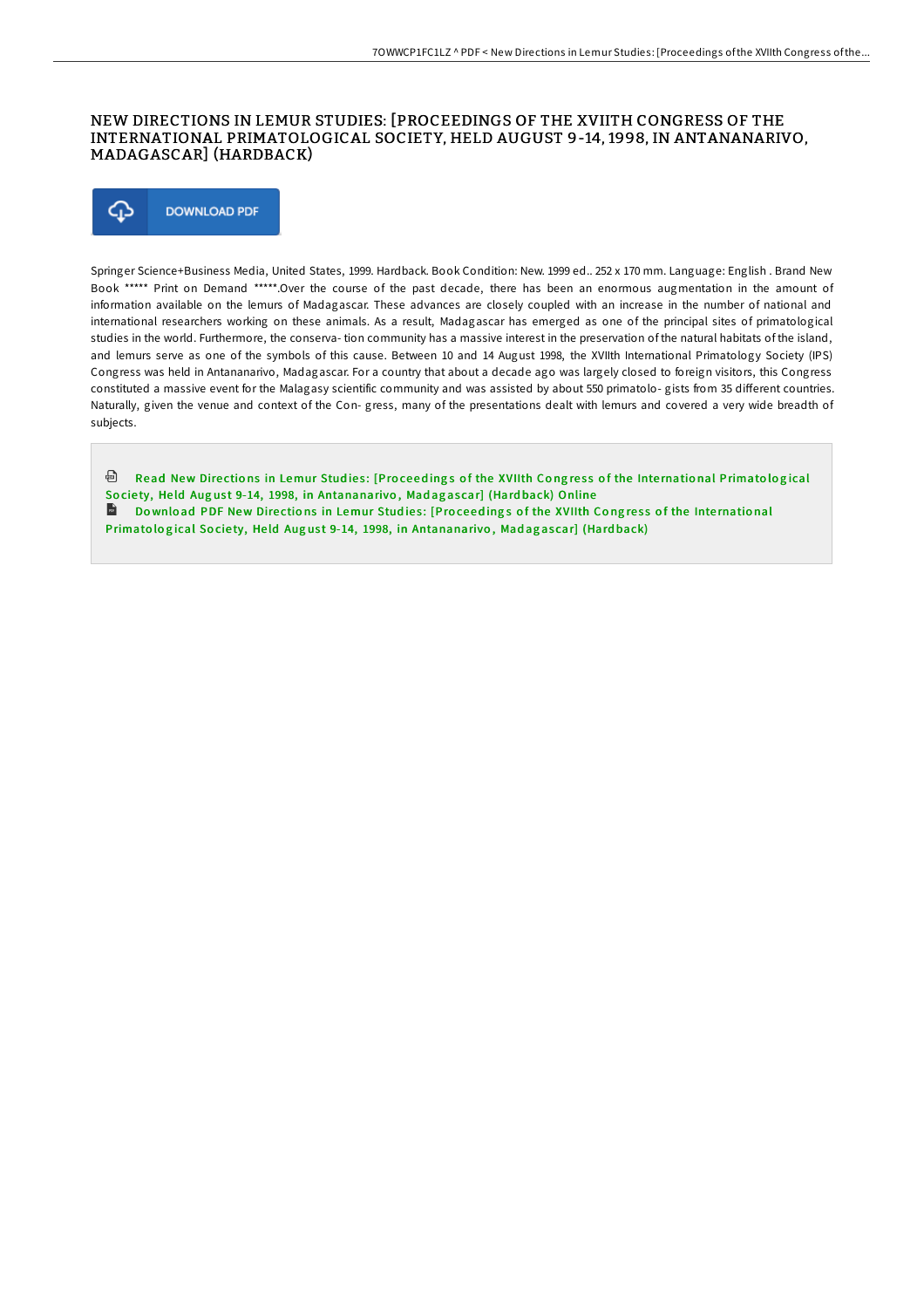## Other eBooks

| <b>Service Service</b><br><b>Service Service</b>                                                                                                                                                                                                                                                                                                                            |
|-----------------------------------------------------------------------------------------------------------------------------------------------------------------------------------------------------------------------------------------------------------------------------------------------------------------------------------------------------------------------------|
| and the state of the state of the state of the state of the state of the state of the state of the state of th<br>_______<br><b>Contract Contract Contract Contract Contract Contract Contract Contract Contract Contract Contract Contract Co</b><br><b>Contract Contract Contract Contract Contract Contract Contract Contract Contract Contract Contract Contract Co</b> |

Children s Educational Book: Junior Leonardo Da Vinci: An Introduction to the Art, Science and Inventions of This Great Genius. Age 78910 Year-Olds. [Us English]

Createspace, United States, 2013. Paperback. Book Condition: New. 254 x 178 mm. Language: English . Brand New Book \*\*\*\*\* Print on Demand \*\*\*\*\*.ABOUT SMART READS for Kids . Love Art, Love Learning Welcome. Designed to... Read B[ook](http://almighty24.tech/children-s-educational-book-junior-leonardo-da-v.html) »

| and the state of the state of the state of the state of the state of the state of the state of the state of th                             |
|--------------------------------------------------------------------------------------------------------------------------------------------|
| _______<br>$\mathcal{L}^{\text{max}}_{\text{max}}$ and $\mathcal{L}^{\text{max}}_{\text{max}}$ and $\mathcal{L}^{\text{max}}_{\text{max}}$ |

Children s Educational Book Junior Leonardo Da Vinci : An Introduction to the Art, Science and Inventions of This Great Genius Age 7 8 9 10 Year-Olds. [British English]

Createspace, United States, 2013. Paperback. Book Condition: New. 248 x 170 mm. Language: English . Brand New Book \*\*\*\*\* Print on Demand \*\*\*\*\*.ABOUT SMART READS for Kids . Love Art, Love Learning Welcome. Designed to... Re a d B [ook](http://almighty24.tech/children-s-educational-book-junior-leonardo-da-v-1.html) »

| -- |
|----|
| ٠  |

#### The Voyagers Series - Europe: A New Multi-Media Adventure Book 1

Strength Through Communications, United States, 2011. Paperback. Book Condition: New. 229 x 152 mm. Language: English . Brand New Book \*\*\*\*\* Print on Demand \*\*\*\*\*.The Voyagers Series is a new multi-media, multi-disciplinary approach to teaching...

Read B[ook](http://almighty24.tech/the-voyagers-series-europe-a-new-multi-media-adv.html) »

|  | <b>Service Service</b>                                                                                                  |  |
|--|-------------------------------------------------------------------------------------------------------------------------|--|
|  | $\mathcal{L}(\mathcal{L})$ and $\mathcal{L}(\mathcal{L})$ and $\mathcal{L}(\mathcal{L})$ and $\mathcal{L}(\mathcal{L})$ |  |

#### Rhythm Science (Mixed media product)

MIT Press Ltd, United States, 2004. Mixed media product. Book Condition: New. New.. 193 x 145 mm. Language: English . Brand New Book. Once you getinto the flow ofthings, you re always haunted... Re a d B [ook](http://almighty24.tech/rhythm-science-mixed-media-product.html) »

| <b>CONTRACTOR</b><br>and the state of the state of the state of the state of the state of the state of the state of the state of th<br>and the state of the state of the state of the state of the state of the state of the state of the state of th<br><b>Service Service</b> |
|---------------------------------------------------------------------------------------------------------------------------------------------------------------------------------------------------------------------------------------------------------------------------------|
| $\mathcal{L}^{\text{max}}_{\text{max}}$ and $\mathcal{L}^{\text{max}}_{\text{max}}$ and $\mathcal{L}^{\text{max}}_{\text{max}}$                                                                                                                                                 |

#### Letters to Grant Volume 2: Volume 2 Addresses a Kaleidoscope of Stories That Primarily, But Not Exclusively, Occurred in the United States. It de

Createspace, United States, 2013. Paperback. Book Condition: New. 216 x 140 mm. Language: English . Brand New Book \*\*\*\*\* Print on Demand \*\*\*\*\*.Volume 2 addresses a kaleidoscope of stories that primarily, but not exclusively, occurred... Read B[ook](http://almighty24.tech/letters-to-grant-volume-2-volume-2-addresses-a-k.html) »